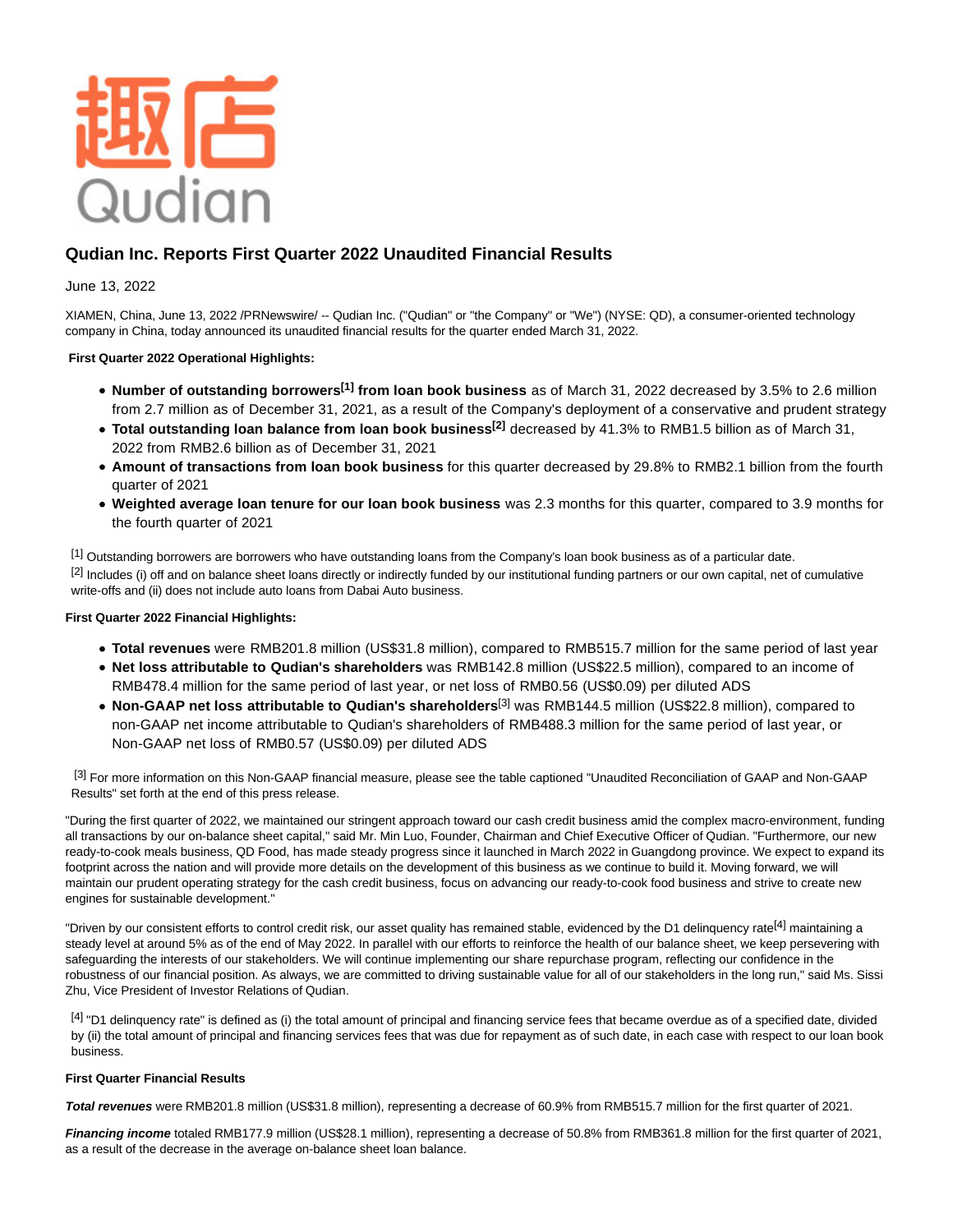Loan facilitation income and other related income decreased by 96.1% to RMB0.5 million (US\$0.1 million) from RMB12.2 million for the first quarter of 2021, as a result of the reduction in transaction volume of off-balance sheet loans during this quarter.

**Transaction services fee and other related income** decreased to RMB2.0 million (US\$0.3 million) from RMB50.6 million for the first quarter of 2021, mainly as a result of the winding down of the transaction service business.

**Sales income and others** decreased to RMB4.1 million (US\$0.7 million) from RMB62.5 million for the first quarter of 2021, mainly due to the decrease in sales related to the Wanlimu e-commerce platform, which we are in the process of winding down.

**Total operating costs and expenses** increased to RMB285.5 million (US\$45.0 million) from RMB63.3 million for the first quarter of 2021.

**Cost of revenues** decreased by 64.7% to RMB32.1 million (US\$5.1 million) from RMB91.0 million for the first quarter of 2021, primarily due to the decrease in cost of goods sold related to the Wanlimu e-commerce platform.

**Sales and marketing expenses** decreased by 38.5% to RMB23.1 million (US\$3.6 million) from RMB37.6 million for the first quarter of 2021, primarily due to the decrease in marketing expenses related to the Wanlimu e-commerce platform.

**General and administrative expenses** increased by 77.6% to RMB118.4 million (US\$18.7 million) from RMB66.7 million for the first quarter of 2021, primarily due to the increase in the milestone payments relating to construction contracts for the WLM Kids business which were signed in 2021. We are in the process of downsizing the WLM Kids business.

**Research and development expenses** decreased by 50.0% to RMB19.6 million (US\$3.1 million) from RMB39.2 million for the first quarter of 2021, as a result of the decrease in staff salaries.

**Provision for receivables and other assets** was RMB11.9 million (US\$1.9 million) for the first quarter of 2022, mainly as a result of the impairment of current assets related to the WLM Kids business compared to a reversal of RMB106.8 million regarding on-balance sheet loan book business for the same period of last year.

**Impairment loss from long-lived assets** was RMB113.5 million (US\$17.9 million) for this quarter, as the results of the downsizing of the WLM Kids business.

As of March 31, 2022, the total balance of outstanding principal and financing service fee receivables for on-balance sheet transactions for which any installment payment was more than 30 calendar days past due was RMB154.7 million (US\$24.4 million), and the balance of allowance for principal and financing service fee receivables at the end of the period was RMB230.9 million (US\$36.4 million), indicating M1+ Delinquency Coverage Ratio of 1.5x.

The following charts display the "vintage charge-off rate." Total potential receivables at risk vintage charge-off rate refers to, with respect to on- and off-balance sheet transactions facilitated under the loan book business during a specified time period, the total potential outstanding principal balance of the transactions that are delinquent for more than 180 days up to twelve months after origination, divided by the total initial principal of the transactions facilitated in such vintage. Delinquencies may increase or decrease after such 12-month period.

### M6+ Charge-off Rate by Vintage

Include Total Potential Receivables at Risk



Current receivables at risk vintage charge-off rate refers to, with respect to on- and off-balance sheet transactions facilitated under the loan book business during a specified time period, the actual outstanding principal balance of the transactions that are delinquent for more than 180 days up to twelve months after origination, divided by the total initial principal of the transactions facilitated in such vintage. Delinquencies may increase or decrease after such 12-month period.

#### M6+ Charge-off Rate by Vintage

Only Include Current Receivables at Risk



 $--102019$   $--002029$   $--102020$   $--202020$   $- -302020 -40,000$  -  $-10,0021$  - 20,0021 -  $-10,0021$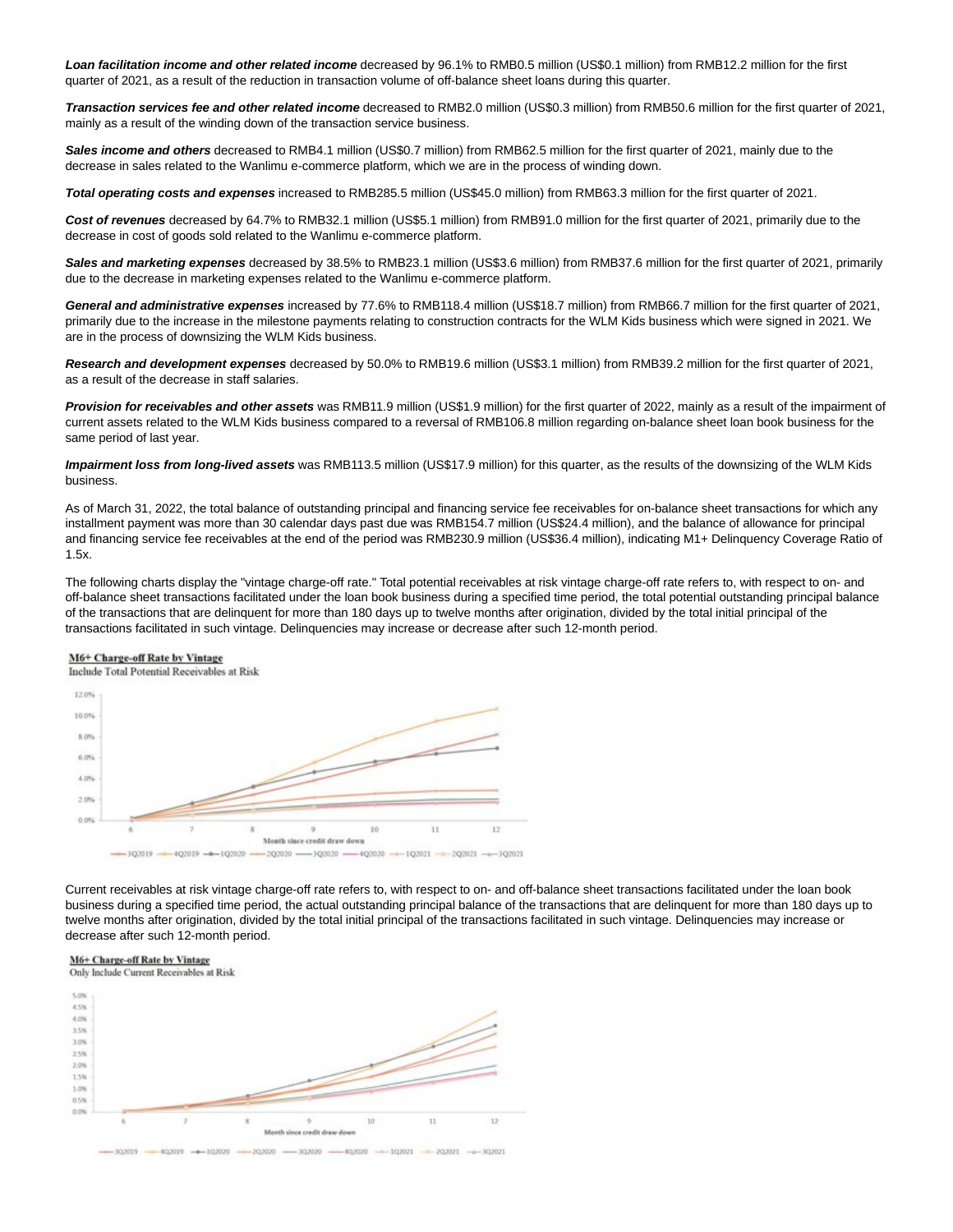Total potential receivables at risk M1+ delinquency rate by vintage refers to, with respect to on- and off-balance sheet transactions facilitated under the loan book business during a specified time period, the total potential outstanding principal balance of the transactions that are delinquent for more than 30 days up to twelve months after origination, divided by the total initial principal of the transactions facilitated in such vintage. Delinquencies may increase or decrease after such 12-month period.

#### M1+ Delinquency by Vintage

Include Total Potential Receivables at Risk



Current receivables at risk M1+ delinquency rate by vintage refers to, with respect to on- and off-balance sheet transactions facilitated under the loan book business during a specified time period, the actual outstanding principal balance of the transactions that are delinquent for more than 30 days up to twelve months after origination, divided by the total initial principal of the transactions facilitated in such vintage. Delinquencies may increase or decrease after such 12-month period.

#### M1+ Delinquency by Vintage Only Include Current Receivables at Risk



402021 402019  $-102020$ 102021  $-202021$  $-4 - 302021$ 

**Loss from operations** was RMB66.4 million (US\$10.5 million), compared to income from operations of RMB464.8 million for the first quarter of 2021.

32

11

**Net loss attributable to Qudian's shareholders** was RMB142.8 million (US\$22.5 million), or net loss of RMB0.56 (US\$0.09) per diluted ADS.

to.

**Non-GAAP net loss attributable to Qudian's shareholders** was RMB144.5 million (US\$22.8 million), or Non-GAAP net loss of RMB0.57 (US\$0.09) per diluted ADS.

### **Cash Flow**

2.09 0.09

As of March 31, 2022, the Company had **cash and cash equivalents** of RMB2,245.4 million (US\$354.2 million) and **restricted cash** of RMB229.1 million (US\$36.1 million). Restricted cash mainly represents security deposits held in designated bank accounts for the guarantee of on-and-off balance sheet transactions. Such restricted cash is not available to fund the general liquidity needs of the Company.

For the first quarter of 2022, **net cash provided by operating activities** was RMB567.2 million (US\$89.5 million), mainly due to the cash withdrawal from third-party payment service providers. **Net cash provided by investing activities** was RMB43.1 million (US\$6.8 million), mainly due to the net proceeds of loan principal and partially offset by the payments of deposit pledged as collateral for derivative instruments. **Net cash used in financing activities** was RMB377.8 million (US\$59.6 million), mainly due to the repurchase of ordinary shares and convertible senior notes.

#### **Update on Share Repurchase and Convertible Bond Repurchase**

As of the date of this release, the Company has repurchased and cancelled a total principal amount of convertible senior notes of US\$297.5 million. The Company has cumulatively completed total share repurchases of approximately US\$581.2 million.

#### **About Qudian Inc.**

Qudian Inc. ("Qudian") is a consumer-oriented technology company in China. The Company historically focused on providing credit solutions to consumers. The Company is exploring innovative consumer products and services to satisfy Chinese consumers' fundamental and daily needs by leveraging its technology capabilities. In March 2022, it launched a ready-to-cook meal business catering to working-class consumers in China.

For more information, please visi[t http://ir.qudian.com.](http://ir.qudian.com/)

### **Use of Non-GAAP Financial Measures**

We use adjusted net income/loss, a Non-GAAP financial measure, in evaluating our operating results and for financial and operational decisionmaking purposes. We believe that adjusted net income/loss helps identify underlying trends in our business by excluding the impact of share-based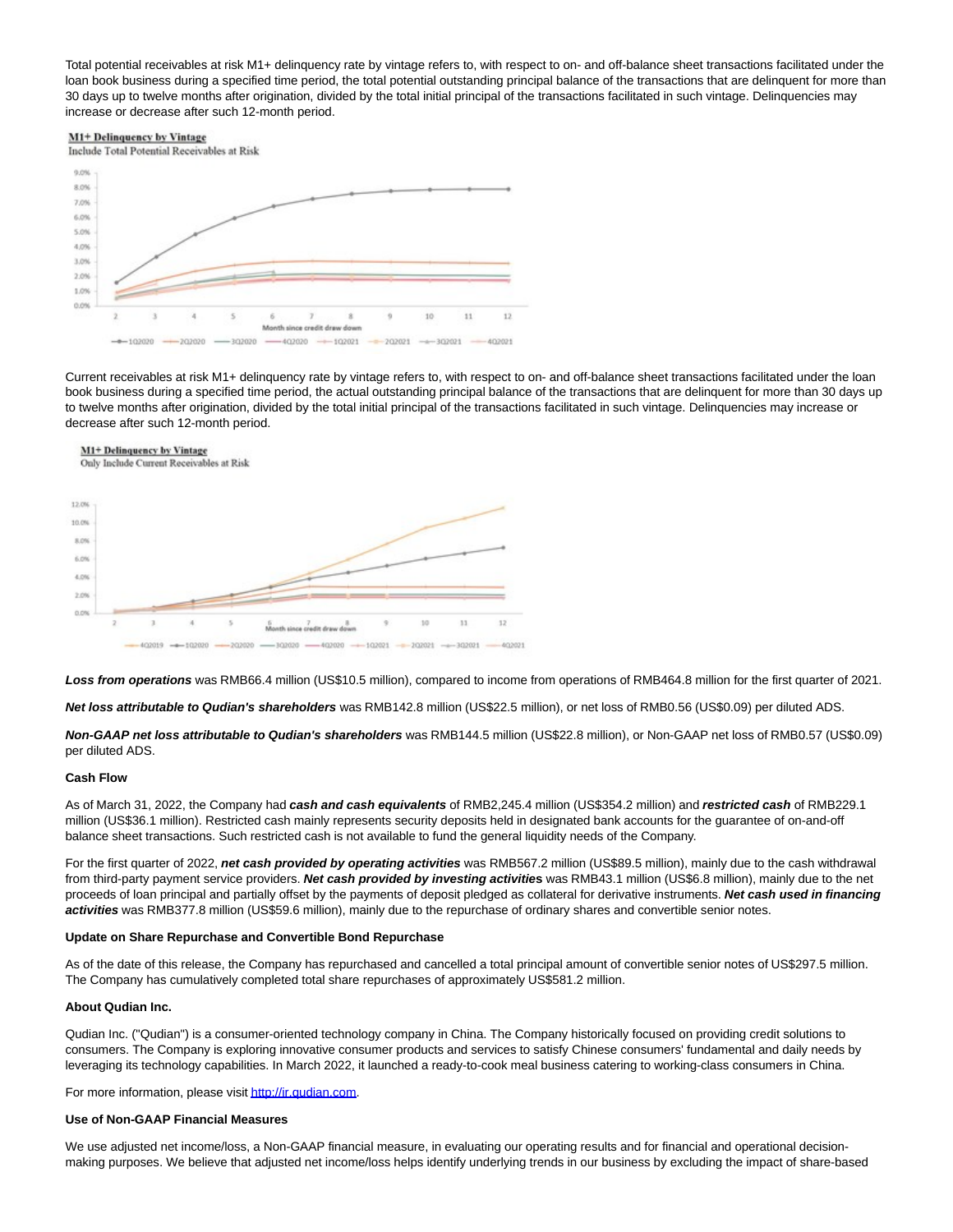compensation expenses, which are non-cash charges, and convertible bonds buyback income, which is non-cash and non-recurring. We believe that adjusted net income/loss provides useful information about our operating results, enhances the overall understanding of our past performance and future prospects and allows for greater visibility with respect to key metrics used by our management in its financial and operational decision-making.

Adjusted net income/loss is not defined under U.S. GAAP and is not presented in accordance with U.S. GAAP. This Non-GAAP financial measure has limitations as analytical tools, and when assessing our operating performance, cash flows or our liquidity, investors should not consider them in isolation, or as a substitute for net loss / income, cash flows provided by operating activities or other consolidated statements of operation and cash flow data prepared in accordance with U.S. GAAP.

We mitigate these limitations by reconciling the Non-GAAP financial measure to the most comparable U.S. GAAP performance measure, all of which should be considered when evaluating our performance.

For more information on this Non-GAAP financial measure, please see the table captioned "Unaudited Reconciliation of GAAP and Non-GAAP Results" set forth at the end of this press release.

### **Exchange Rate Information**

This announcement contains translations of certain RMB amounts into U.S. dollars ("US\$") at specified rates solely for the convenience of the reader. Unless otherwise stated, all translations from RMB to US\$ were made at the rate of RMB6.3393 to US\$1.00, the noon buying rate in effect on March 31, 2022 in the H.10 statistical release of the Federal Reserve Board. The Company makes no representation that the RMB or US\$ amounts referred could be converted into US\$ or RMB, as the case may be, at any particular rate or at all.

## **Statement Regarding Preliminary Unaudited Financial Information**

The unaudited financial information set out in this earnings release is preliminary and subject to potential adjustments. Adjustments to the consolidated financial statements may be identified when audit work has been performed for the Company's year-end audit, which could result in significant differences from this preliminary unaudited financial information.

### **Safe Harbor Statement**

This announcement contains forward-looking statements. These statements are made under the "safe harbor" provisions of the United States Private Securities Litigation Reform Act of 1995. These forward-looking statements can be identified by terminology such as "will," "expects," "anticipates," "future," "intends," "plans," "believes," "estimates" and similar statements. Among other things, the expectation of its collection efficiency and delinquency, contain forward-looking statements. Qudian may also make written or oral forward-looking statements in its periodic reports to the SEC, in its annual report to shareholders, in press releases and other written materials and in oral statements made by its officers, directors or employees to third parties. Statements that are not historical facts, including statements about Qudian's beliefs and expectations, are forward-looking statements. Forward-looking statements involve inherent risks and uncertainties. A number of factors could cause actual results to differ materially from those contained in any forward-looking statement, including but not limited to the following: Qudian's goal and strategies; Qudian's expansion plans; Qudian's future business development, financial condition and results of operations; Qudian's expectations regarding demand for, and market acceptance of, its products; Qudian's expectations regarding keeping and strengthening its relationships with customers, business partners and other parties it collaborates with; general economic and business conditions; and assumptions underlying or related to any of the foregoing. Further information regarding these and other risks is included in Qudian's filings with the SEC. All information provided in this press release and in the attachments is as of the date of this press release, and Qudian does not undertake any obligation to update any forward-looking statement, except as required under applicable law.

### **For investor and media inquiries, please contact:**

In China: Qudian Inc. Tel: +86-592-596-8208 E-mail: [ir@qudian.com](mailto:ir@qudian.com)

The Piacente Group, Inc. Jenny Cai Tel: +86 (10) 6508-0677 E-mail: [qudian@tpg-ir.com](mailto:qudian@tpg-ir.com)

In the United States:

The Piacente Group, Inc. Brandi Piacente Tel: +1-212-481-2050 E-mail: [qudian@tpg-ir.com](mailto:qudian@tpg-ir.com)

### **QUDIAN INC. Unaudited Condensed Consolidated Statements of Operations**

|                                  | Three months ended March 31. |             |             |
|----------------------------------|------------------------------|-------------|-------------|
| (In thousands except for number) | 2021                         | 2022        |             |
| of shares and per-share data)    | (Unaudited)                  | (Unaudited) | (Unaudited) |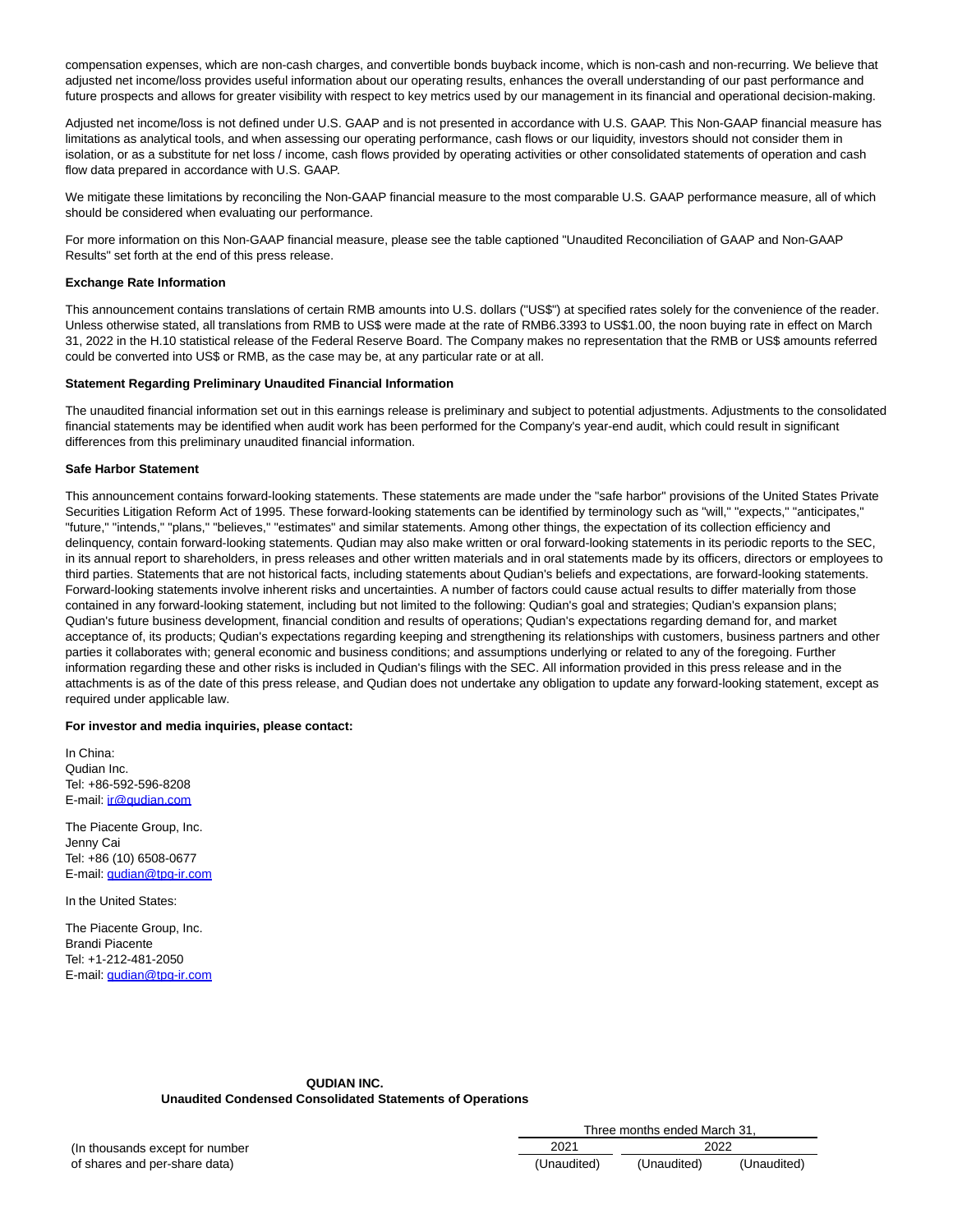|                                                                                 | <b>RMB</b>  | RMB           | US\$          |
|---------------------------------------------------------------------------------|-------------|---------------|---------------|
| Revenues:                                                                       |             |               |               |
| Financing income                                                                | 361,754     | 177,901       | 28,063        |
| Sales commission fee                                                            | 10,748      | 21            | З             |
| Sales income and others                                                         | 62,530      | 4,141         | 653           |
| Penalty fee                                                                     | 17,823      | 17,311        | 2,731         |
| Loan facilitation income and other related income                               | 12,200      | 472           | 74            |
| Transaction services fee and other related income                               | 50,649      | 1,973         | 311           |
| <b>Total revenues</b>                                                           | 515,704     | 201,819       | 31,835        |
| Operating cost and expenses:                                                    |             |               |               |
| Cost of revenues                                                                | (91, 012)   | (32, 130)     | (5,068)       |
| Sales and marketing                                                             | (37, 559)   | (23,083)      | (3,641)       |
| General and administrative                                                      | (66, 693)   | (118, 429)    | (18,682)      |
| Research and development                                                        | (39, 190)   | (19, 576)     | (3,088)       |
| Changes in guarantee liabilities and risk assurance liabilities(1)              | 64,379      | 33,119        | 5,224         |
| Provision for receivables and other assets                                      | 106,809     | (11, 891)     | (1,876)       |
| Impairment loss from long-lived assets                                          |             | (113, 528)    | (17,909)      |
| <b>Total operating cost and expenses</b>                                        | (63, 266)   | (285, 518)    | (45, 040)     |
| Other operating income                                                          | 12,371      | 17,266        | 2,724         |
| (Loss)/Income from operations                                                   | 464,809     | (66, 433)     | (10, 481)     |
| Interest and investment (loss)/income, net                                      | 87,892      | (42, 274)     | (6,669)       |
| Gain from equity method investments                                             |             | 1,443         | 228           |
| Gain on derivative instruments                                                  |             | 60,367        | 9,523         |
| Foreign exchange gain/(loss), net                                               | (219)       | 85            | 13            |
| Other income                                                                    | 5,094       | 79            | 12            |
| Other expenses                                                                  | (206)       | (2,039)       | (322)         |
| Net (loss)/income before income taxes                                           | 557,370     | (48, 772)     | (7,696)       |
| Income tax expenses                                                             | (79, 175)   | (94, 115)     | (14, 846)     |
| Net (loss)/income                                                               | 478,195     | (142, 887)    | (22, 542)     |
| Net (loss)/profit attributable to non-controlling                               |             |               |               |
| interest shareholders                                                           | (167)       | (88)          | (14)          |
| Net (loss)/income attributable to Qudian                                        |             |               |               |
| Inc.'s shareholders                                                             | 478,362     | (142, 799)    | (22, 526)     |
| (Loss)/Earnings per share for Class A and Class                                 |             |               |               |
| B ordinary shares:                                                              |             |               |               |
| Basic                                                                           | 1.89        | (0.56)        | (0.09)        |
| Diluted                                                                         | 1.81        | (0.56)        | (0.09)        |
| (Loss)/Earnings per ADS (1 Class A ordinary share                               |             |               |               |
| equals 1 ADSs):                                                                 |             |               |               |
| Basic                                                                           | 1.89        | (0.56)        | (0.09)        |
| <b>Diluted</b>                                                                  | 1.81        | (0.56)        | (0.09)        |
| Weighted average number of Class A and Class                                    |             |               |               |
| B ordinary shares outstanding:                                                  |             |               |               |
| Basic                                                                           | 253,044,009 | 253,735,434   | 253,735,434   |
| <b>Diluted</b>                                                                  | 266,647,286 | 259, 137, 777 | 259, 137, 777 |
| Other comprehensive (loss)/gain:                                                |             |               |               |
| Foreign currency translation adjustment                                         | 2,260       | (1,050)       | (166)         |
| Total comprehensive (loss)/income                                               | 480,622     | (143, 849)    | (22, 693)     |
|                                                                                 |             |               |               |
| Total comprehensive (loss)/income<br>attributable to Qudian Inc.'s shareholders | 480,622     | (143, 849)    | (22, 693)     |
|                                                                                 |             |               |               |

Note:

(1):The amount includes the change in fair value of the guarantee liabilities accounted in accordance with ASC 815,"Derivative", and the change in risk assurance liabilities accounted in accordance with ASC 450, "Contingencies" and ASC 460, "Guarantees".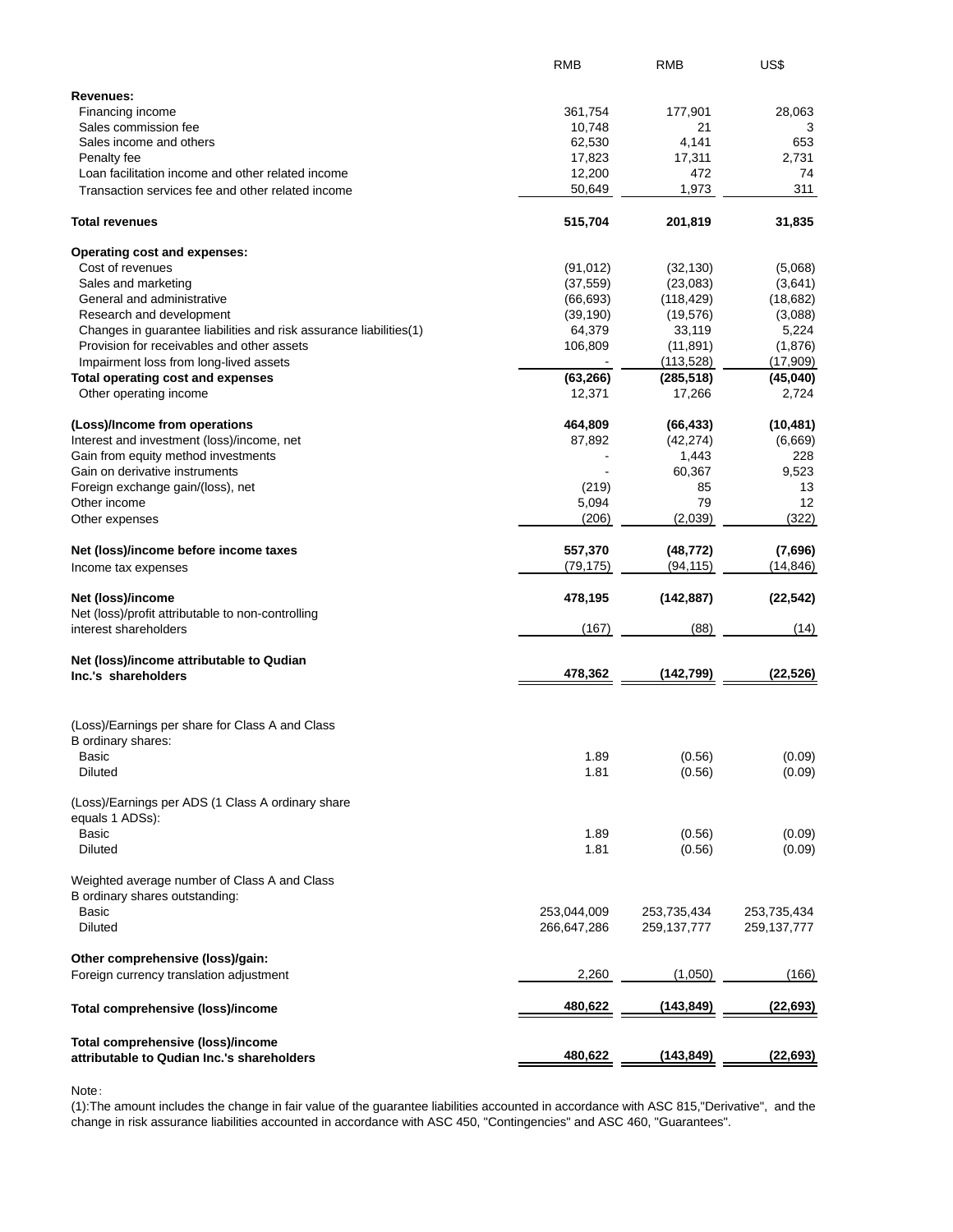# **QUDIAN INC. Unaudited Condensed Consolidated Balance Sheets**

| (In thousands except for number                                 | As of December 31,<br>2021 |                           | As of March 31,<br>2022 |  |
|-----------------------------------------------------------------|----------------------------|---------------------------|-------------------------|--|
| of shares and per-share data)                                   | (Audited)<br><b>RMB</b>    | (Unaudited)<br><b>RMB</b> | (Unaudited)<br>US\$     |  |
| <b>ASSETS:</b>                                                  |                            |                           |                         |  |
| <b>Current assets:</b>                                          |                            |                           |                         |  |
| Cash and cash equivalents                                       | 2,065,495                  | 2,245,403                 | 354,204                 |  |
| Restricted cash                                                 | 177.925                    | 229,130                   | 36,144                  |  |
| Derivative instrument                                           | 17,376                     | 11,289                    | 1,781                   |  |
| Short-term investments                                          | 5,926,601                  | 6,036,136                 | 952,177                 |  |
| Short-term loan principal and financing service fee receivables | 2,371,966                  | 1,319,751                 | 208,186                 |  |
| Short-term finance lease receivables                            | 31,462                     | 11,875                    | 1,873                   |  |
| Short-term contract assets                                      | 27,965                     | 19.001                    | 2,997                   |  |
| Other current assets                                            | 1,599,300                  | 1,941,411                 | 306,250                 |  |
| <b>Total current assets</b>                                     | 12,218,090                 | 11,813,996                | 1,863,612               |  |
| Non-current assets:                                             |                            |                           |                         |  |
| Long-term finance lease receivables                             | 399                        | 15                        | 2                       |  |
| Operating lease right-of-use assets                             | 300,607                    | 271,545                   | 42,835                  |  |
| Investment in equity method investee                            | 85.582                     | 119,038                   | 18,778                  |  |
| Long-term investments                                           | 286,065                    | 268,921                   | 42,421                  |  |
| Property and equipment, net                                     | 659,101                    | 643,734                   | 101,547                 |  |
| Intangible assets                                               | 11,012                     | 11,070                    | 1,746                   |  |
| Long-term contract assets                                       | 31                         |                           |                         |  |
| Deferred tax assets, net                                        | 87,286                     | 51,706                    | 8,156                   |  |
| Other non-current assets                                        | 442,952                    | 430,551                   | 67,918                  |  |
| Total non-current assets                                        | 1,873,035                  | 1,796,581                 | 283,403                 |  |
| <b>TOTAL ASSETS</b>                                             | 14,091,125                 | 13,610,577                | 2,147,015               |  |

# **QUDIAN INC. Unaudited Condensed Consolidated Balance Sheets**

| (In thousands except for number                         | As of December 31,<br>2021 | As of March 31,<br>2022   |                     |
|---------------------------------------------------------|----------------------------|---------------------------|---------------------|
| of shares and per-share data)                           | (Audited)<br><b>RMB</b>    | (Unaudited)<br><b>RMB</b> | (Unaudited)<br>US\$ |
| <b>LIABILITIES AND SHAREHOLDERS' EQUITY</b>             |                            |                           |                     |
| <b>Current liabilities:</b>                             |                            |                           |                     |
| Short-term lease liabilities                            | 37,470                     | 38.640                    | 6,095               |
| Accrued expenses and other current liabilities          | 376,868                    | 387,372                   | 61,107              |
| Guarantee liabilities and risk assurance liabilities(2) | 886                        | 658                       | 104                 |
| Income tax payable                                      | 78.294                     | 115,016                   | 18,143              |
| <b>Total current liabilities</b>                        | 493,518                    | 541,686                   | 85,449              |
| <b>Non-current liabilities:</b>                         |                            |                           |                     |
| Deferred tax liabilities, net                           | 68.543                     | 85.495                    | 13,487              |
| Convertible senior notes                                | 681,401                    | 300,312                   | 47,373              |
| Long-term lease liabilities                             | 168,800                    | 160,679                   | 25,346              |
| Long-term borrowings and interest payables              | 145,312                    | 145,312                   | 22,922              |
| Other non-current liabilities                           | 10,012                     | 629                       | 99                  |
| <b>Total non-current liabilities</b>                    | 1,074,068                  | 692,427                   | 109,227             |
| <b>Total liabilities</b>                                | 1,567,586                  | 1,234,113                 | 194,676             |
| Shareholders' equity:                                   |                            |                           |                     |
|                                                         | 132                        | 132                       | 21                  |
| Class A Ordinary shares<br>Class B Ordinary shares      | 44                         | 44                        | 7                   |
| Treasury shares                                         | (346, 321)                 | (351, 436)                | (55, 438)           |
|                                                         |                            |                           |                     |